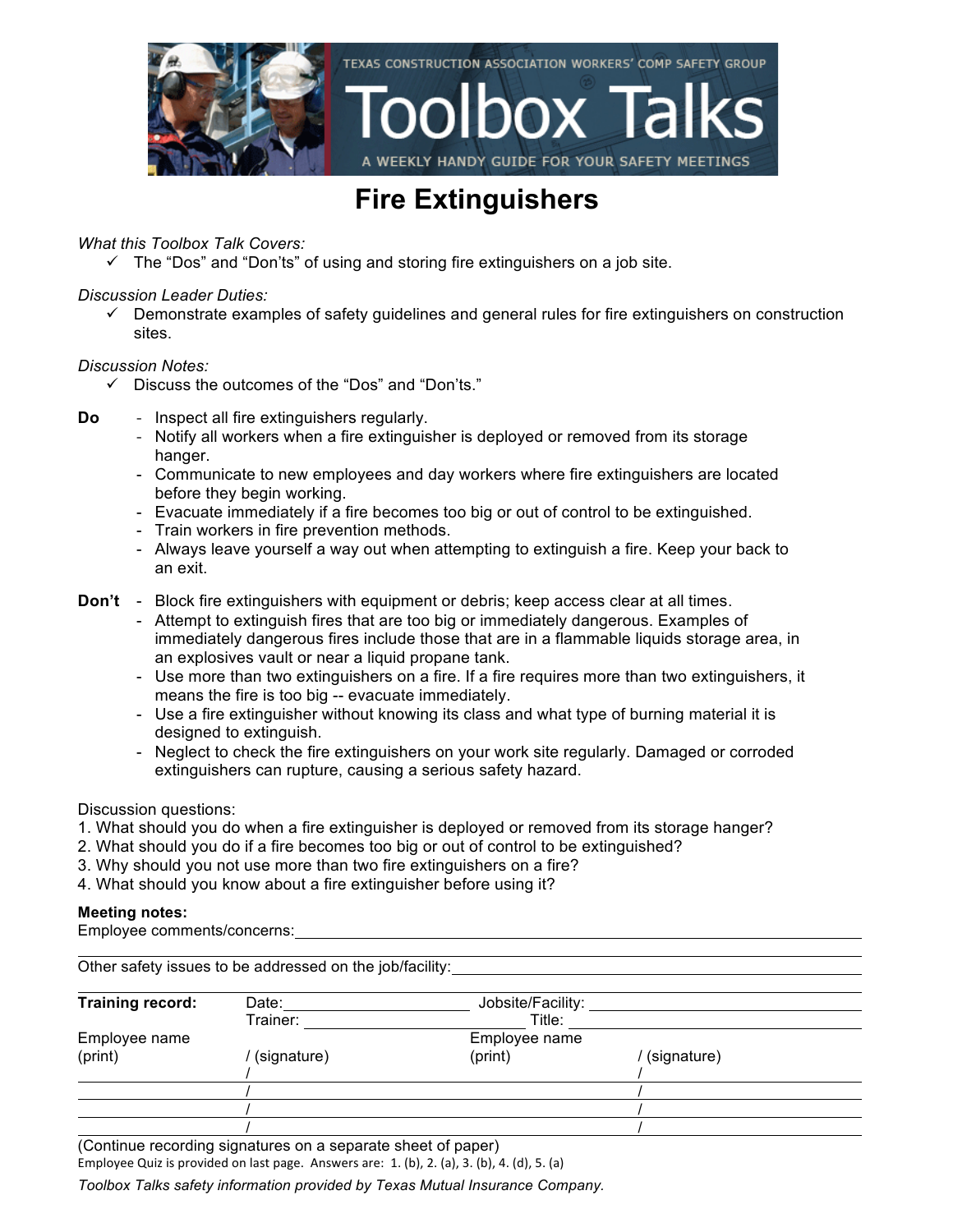

# **Fire Extinguishers**

### **Hazards include:**

Serious injury or even death.

### **Smart Safety Rules**

• Know the different types of materials that can burn and what type of fire extinguisher should be used:

| <b>CLASS</b>   | <b>MATERIAL</b>                           |  |
|----------------|-------------------------------------------|--|
| Class A        | Cardboard, paper, wood or other materials |  |
|                | that leave an ash after burning           |  |
| <b>Class B</b> | Flammable or combustible liquids like     |  |
|                | gasoline or oil                           |  |
| Class C        | Appliances, tools or other plugged in     |  |
|                | equipment                                 |  |
| Class D        | Combustible metals like magnesium or      |  |
|                | sodium                                    |  |

- Use the PASS method when using a fire extinguisher:
	- o **P** Pull the pin
	- $\circ$  **A** Aim the hose at the base of the fire
	- o **S** Squeeze the trigger
	- o **S** Sweep back and forth with the extinguisher